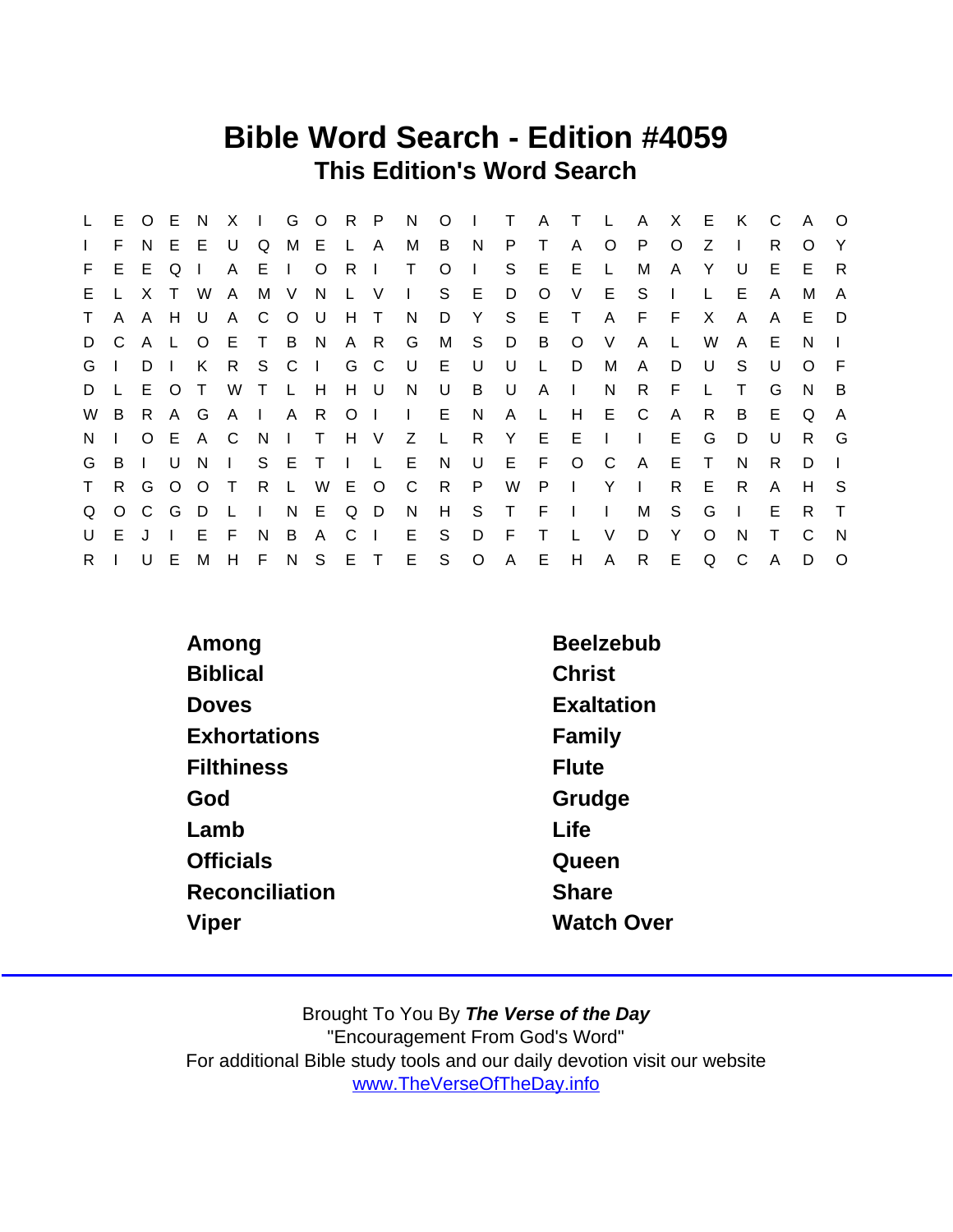## Bible Word Search - Edition #4059 Word Search Answer Guide

|              |              |   |              |               |     |     |                |  |                       |                       |         |                |              |            |        | Leoenxigorp NOIT ATLAXE k |                |              |              |              | $\overline{C}$ | - a          | $\overline{O}$ |
|--------------|--------------|---|--------------|---------------|-----|-----|----------------|--|-----------------------|-----------------------|---------|----------------|--------------|------------|--------|---------------------------|----------------|--------------|--------------|--------------|----------------|--------------|----------------|
| $\mathbf{I}$ | f            |   |              | N E E U Q     |     |     |                |  |                       | m e L A M B N         |         |                | p            | $-t$       |        | a o                       | p              | $\circ$      | z            | $\mathbf{I}$ | $\mathsf{r}$   | $\circ$      | $\mathsf{V}$   |
|              |              |   |              | FEeqi         |     | Aei |                |  | orit                  |                       | $\circ$ | $\mathbf{i}$   | S            | e          | e      | $\sim 1$ .                | m              | $\mathbf{a}$ | <b>V</b>     | <b>u</b>     | e              | e            |                |
|              |              |   |              | E L X t W     |     |     | a M v n I v    |  |                       | $\sim 1$ .            |         | s e            | D            | $\circ$    |        | V E S                     |                | - i -        | $\Box$       | e            | a              | m            | a              |
| t            | $\mathsf{A}$ | a | H.           | $\mathsf{u}$  |     |     |                |  | A c O u h T n         |                       |         |                | d y S e t a  |            |        |                           |                | $F$ $F$      | $\mathsf{x}$ | a            | a              | e            | d              |
|              | d C          |   | a IO         |               |     |     | e T b N A r    |  |                       | g m S d B o v         |         |                |              |            |        |                           | $\mathsf{A}$   | L            | W            | a            | e              | n            |                |
|              | $g \mid$     | D | $\mathbf{i}$ | k R s C I G C |     |     |                |  |                       | u E                   |         | <b>u</b>       | U            | $\sim 1$ . | d      | M                         | a              | d            | U            | S.           | u              | $\Omega$     |                |
|              |              |   |              | d L e O t     |     |     | W T L H H u    |  |                       | N u                   |         | $\overline{B}$ |              | u a I      |        | n n                       | $\mathsf{r}$   | f            | L.           | T.           | g              | n            | b              |
|              | w B r        |   |              | a G           | a I |     |                |  |                       | A R O I i E           |         | n              | a            | - L        | h      | e c                       |                | A            | $\mathsf{r}$ | b            | E.             | q            | a              |
|              | n I o        |   |              |               |     |     |                |  |                       | e a C n I T H V Z I   |         | R              | Y            | e          |        | e i l                     |                |              | E G          | D.           | - U            | R.           | G              |
| $\mathbf{g}$ | Bi           |   |              |               |     |     |                |  |                       | u N i S e T I L E n   |         |                | u E f        |            |        | $\circ$ C                 | $\overline{a}$ | e            | $-t$         | n            | $\mathbf{r}$   | d            |                |
|              | $t$ r        |   |              |               |     |     |                |  |                       | g O o T r L w E O c R |         | p              |              |            |        | w P I y i                 |                | $\mathsf{r}$ | E R          |              | A              | H S          |                |
| q            |              |   |              |               |     |     |                |  | o C g d I I n E q d N |                       |         |                | h s t F I i  |            |        |                           | m <sub>s</sub> |              | g i          |              | e              | $\mathsf{r}$ |                |
|              | u E i i      |   |              | e F n         |     |     | $\overline{B}$ |  |                       | acie S                |         | d F            |              | $-t$       | $\Box$ | V                         | d              | V            | $\mathbf{o}$ | n            | t              | $\mathbf{C}$ | n              |
| $R$ i        |              |   | u e          | m h f         |     |     | n s e t        |  |                       | e                     | S       | $\circ$        | $\mathsf{a}$ | e          | h      | a a                       | $\mathsf{r}$   | e            | $\mathsf{q}$ | $\mathbf{C}$ | a              | d            | $\circ$        |

Biblical: Vertical Christ: Diagonal Doves: Horizontal **Exaltation: Horizontal** Exhortations: Diagonal Family: Diagonal Filthiness: Diagonal Flute: Diagonal God: Diagonal Grudge: Horizontal Lamb: Horizontal Life: Vertical Officials: Diagonal Queen: Horizontal Reconciliation: Diagonal Share: Horizontal Viper: Diagonal Watch Over: Diagonal

Among: Diagonal Beelzebub: Diagonal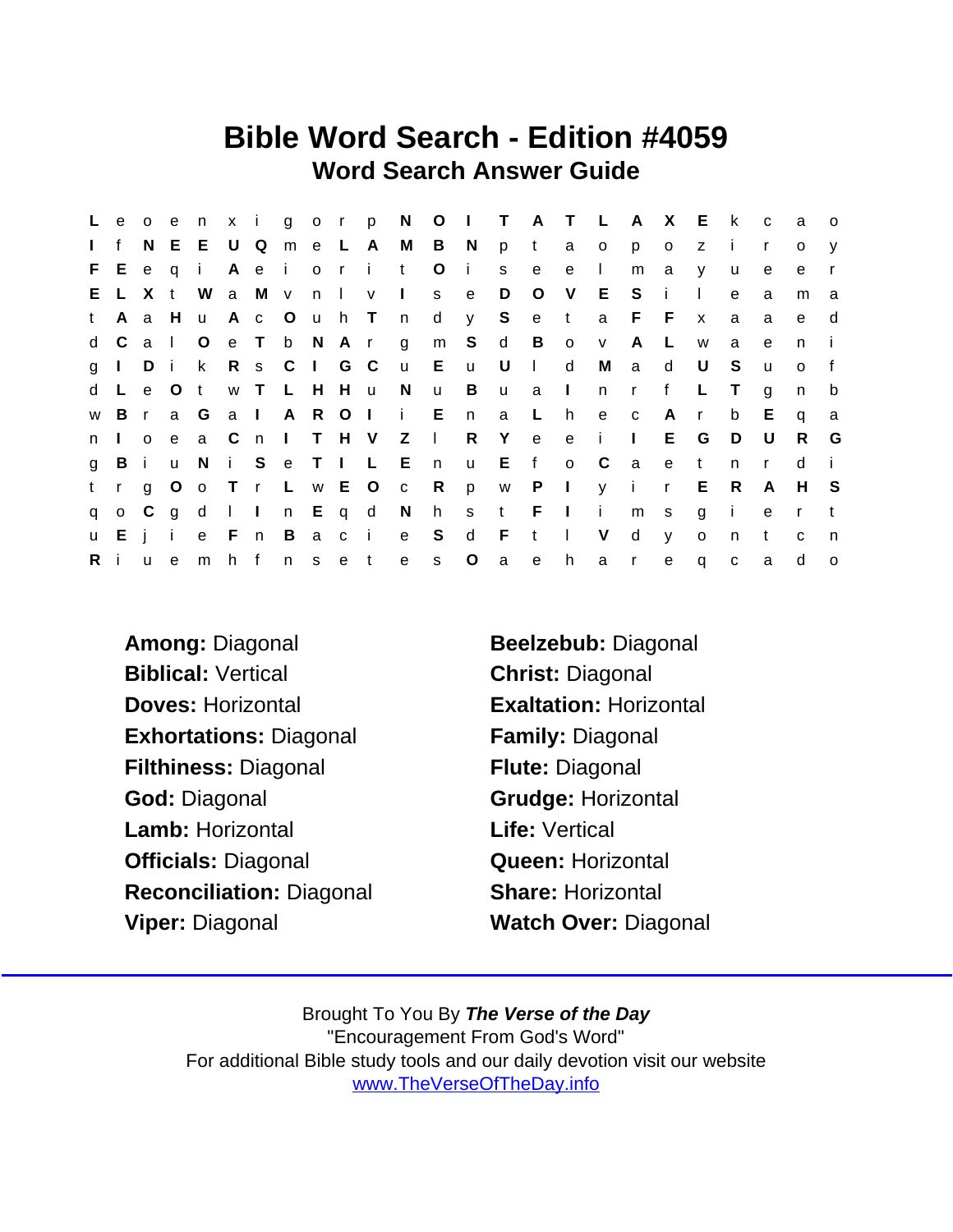# Bible Word Search - Edition #4059 Words Used And Their Definitions

Among

Between; In the midst of

Beelzebub

Prince of demons

Biblical

Concept extracted from the Bible

**Christ** 

A reference to Jesus, from a Greek word meaning "Anointed"

Doves

Birds known by their white feathers; A symbol of the Holy Spirit at Jesus' baptism

**Exaltation** 

Act of lifting someone / something into a realm of worship

**Exhortations** 

A charge given to an audience based on a principle

Family

A social unit consisting of one or more adults together with the children they care for.

**Filthiness** 

A condition of being dirty

Flute

An instrument that is played by blowing into it and placing fingertips on keys or holes; Depending on the design it is played either upright or sideways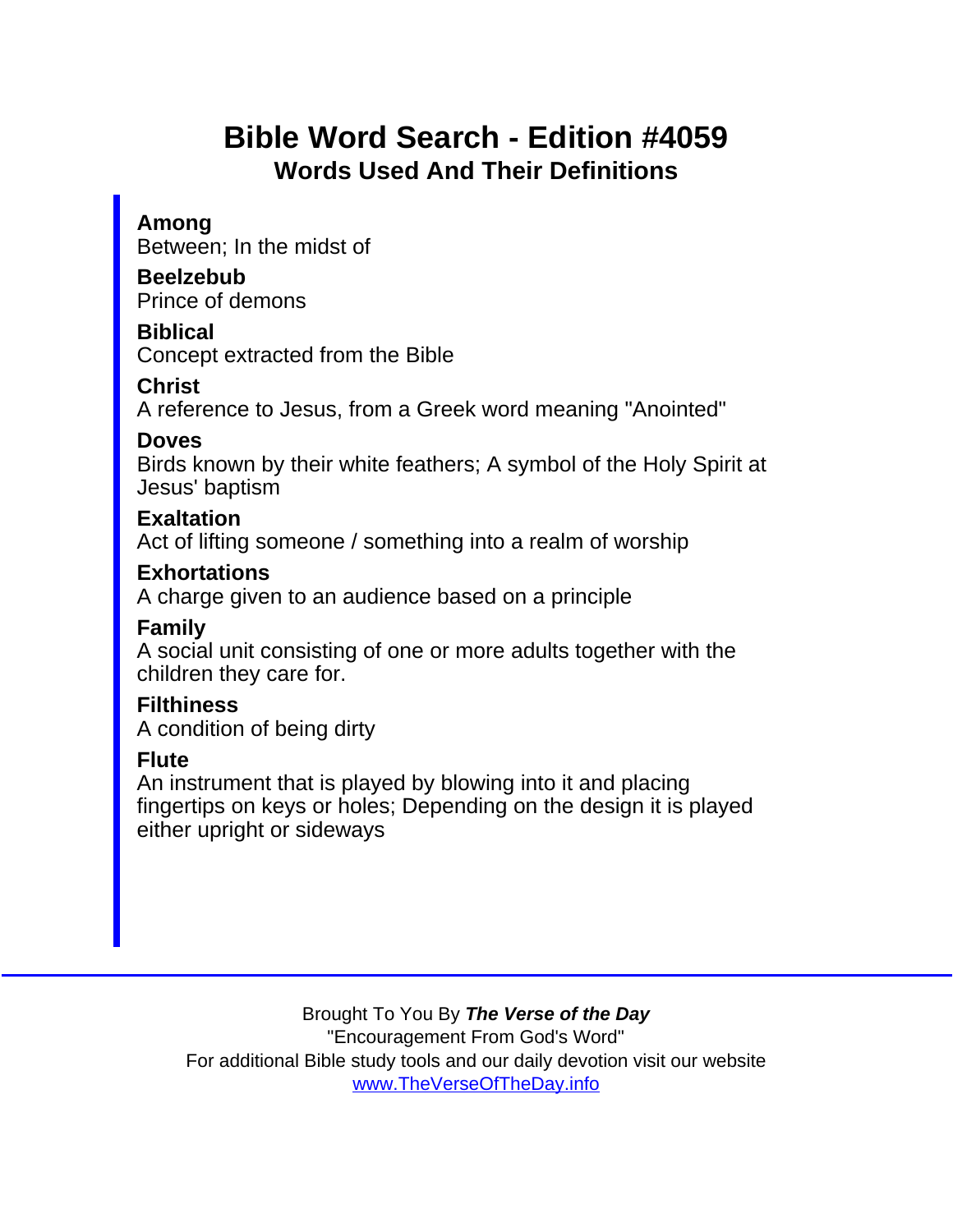## Bible Word Search - Edition #4059 Words Used And Their Definitions - Continued

#### God

His name in Hebrew is YHVH, often pronounced as Yahweh or Jehovah; Only deity worshiped by the Israelites; Main person of the Godhead in the Trinity

**Grudge** 

Indefinite contempt or hatred for someone

Lamb

A baby sheep, often used in sacrifices under the old covenant; A term used to refer to Jesus if capitalized

Life

Existence on the physical or spiritual level

**Officials** 

Designated figures of authority in government

**Queen** 

A female monarch

Reconciliation

Settling differences; Forgiving someone of wrongdoing and restoring a relationship

**Share** 

To give; To allow joint ownership or use of something

Viper

A small venomous snake; It hangs on to its prey with its sharp teeth until the venom kills its victim, is very hard to get off, and often hid in places such as caves and lived in groups called broods